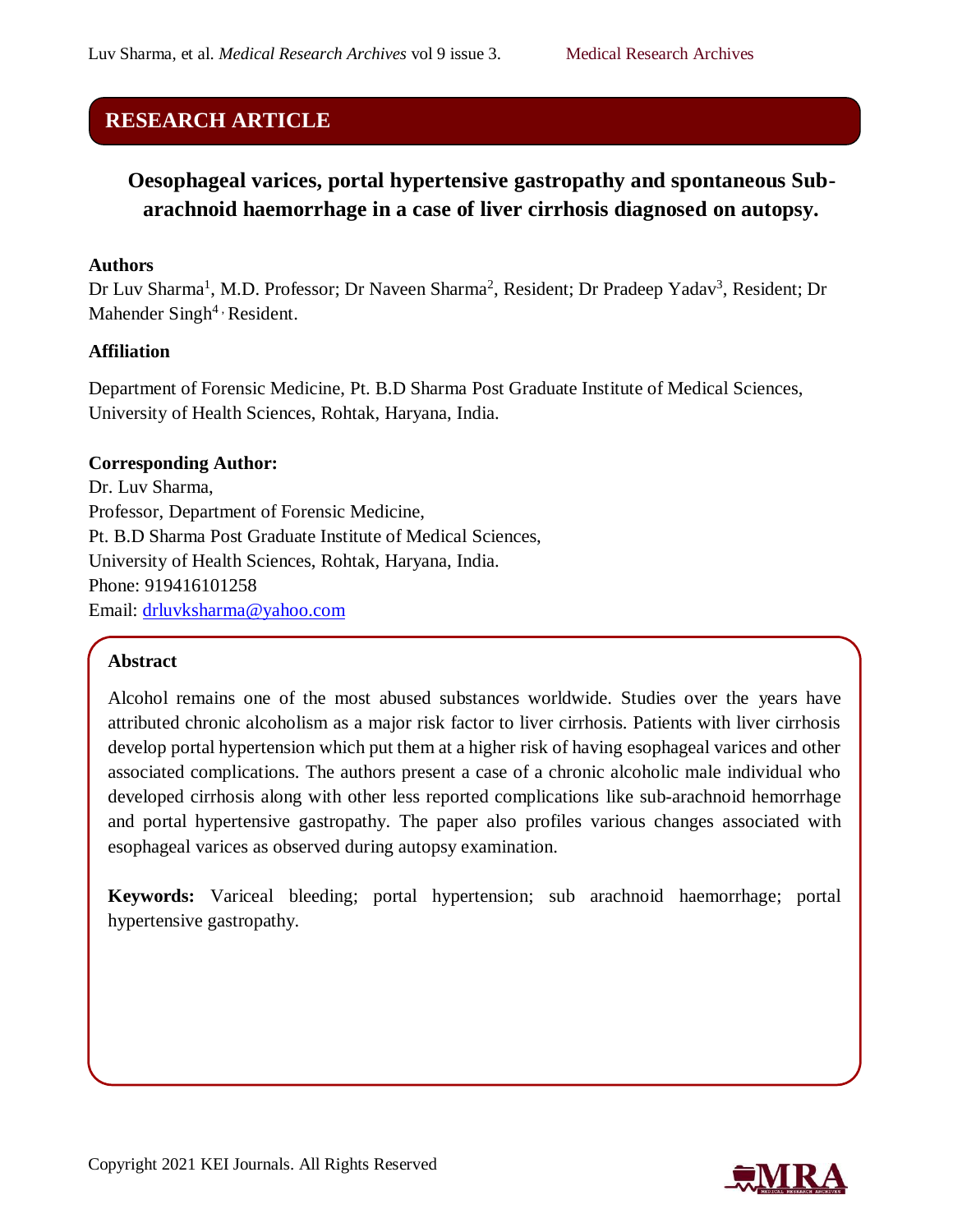## **INTRODUCTION:**

Liver is an important organ of the body having functions of synthesis of plasma proteins and a range of blood clotting factors being produced. All of them are deranged in various liver disorders. Liver plays a predominant role in the regulation of haemostasis. Both cellular and plasmatic coagulation are defective, representing a hallmark of advanced liver disease<sup>1</sup>. High alcohol intake is an important risk factor for development of liver diseases and may further induce hypertension<sup>2</sup>. Patients with liver cirrhosis develop portal hypertension which put them at a higher risk of developing oesophageal varices. Esophageal varices are abnormal, enlarged veins in the tube that connects the throat and stomach (oesophagus). This condition occurs most often in people with serious liver diseases. Oesophageal variceal haemorrhage is a lifethreatening complication of portal hypertension associated with a mortality rate significantly higher than that of other causes of gastrointestinal bleeding<sup>3</sup>. This study profiles morphologic changes of some internal organs associated with oesophageal varices as observed during autopsy examination. Liver cirrhosis is frequently associated with hematologic complications, especially thrombocytopenia and coagulation disorders<sup>4</sup> . In addition, alcohol intake is associated with changes in the coagulation system and may also affect the integrity of cerebral vessels<sup>2</sup>. The risk for development of ICH in patients with liver cirrhosis remains elusive<sup>5</sup>. Only a few studies have proposed

that liver cirrhosis is a risk factor for ICH<sup>5</sup>.It remains unresolved whether cirrhosis and other liver diseases are risk factors for ICH<sup>6</sup>. Esophageal varices usually don't cause signs and symptoms unless they bleed. Gastrointestinal haemorrhage is a wellrecognized morbidity potentially occurring during the acute phase of stroke. Chronic abuse of alcohol has been attributed to 3.8% global deaths<sup>8</sup>.

The deceased, a 42 years old man with history of chronic alcoholism for the past 15 years, was brought dead in Trauma Centre of Pt. B.D Sharma PGIMS, Rohtak. On history taken from the next to kin, patient was apparently healthy before two episodes of sudden hematemesis at home within 48 hours. The patient had purportedly stopped alcohol for the past 2 months. He was taken to the emergency department of the nearest government hospital (village Primary Health centre), from where the patient was immediately referred to our facility and he passed away during this transport.

#### **CASE DISCUSSION:**

#### **Autopsy Findings**

External Findings: The body was of a middle aged man who was markedly wasted, icteric and pale. There were no marks of violence on the body as well as no signs of decomposition. Blood stained secretions was present around angles of the mouth. Multiple pin head size to confluent ecchymosis were present over medial and posterior aspect of right arm situated 10 cm above to right elbow joint. (Figure1)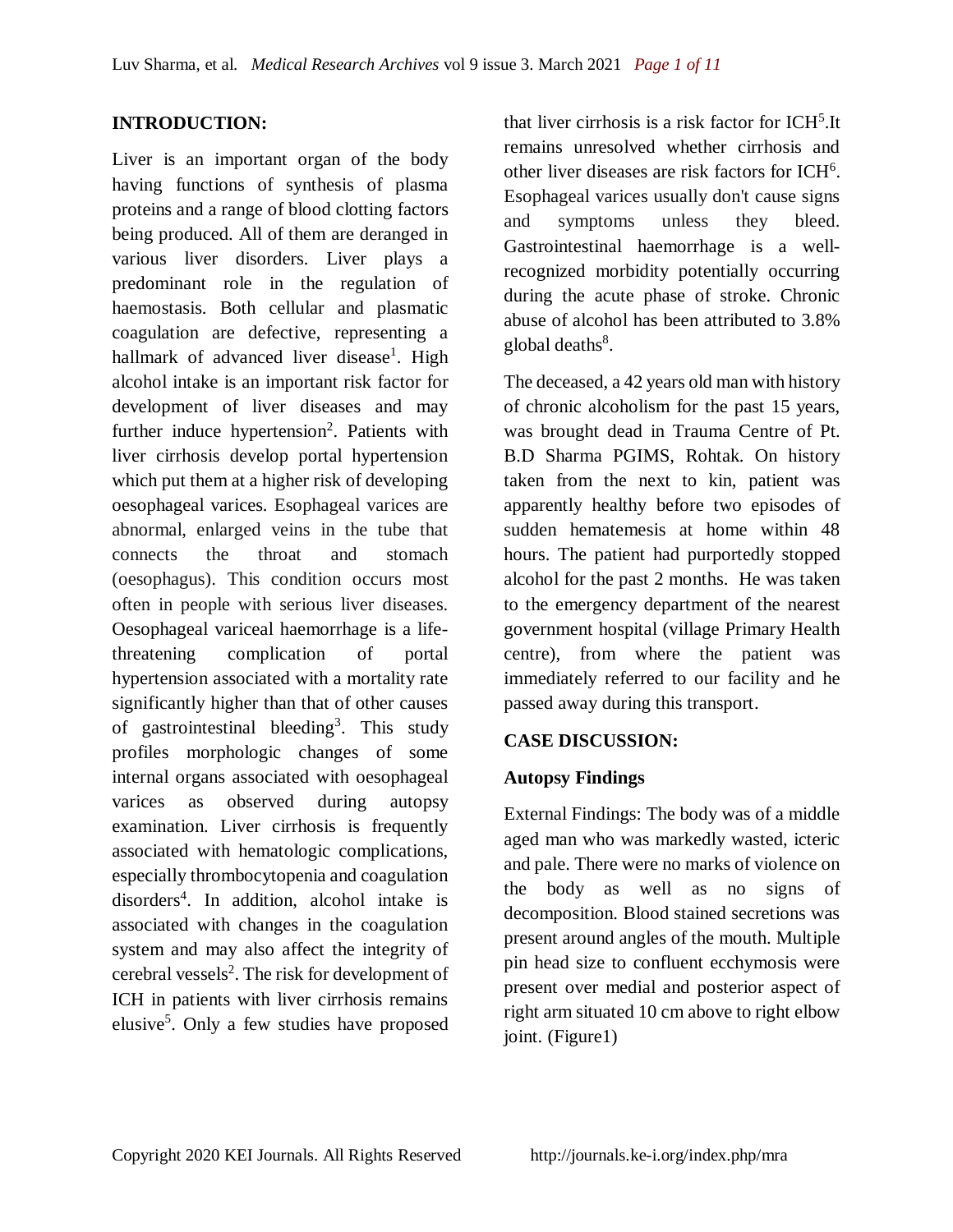

**Figure 1:** Multiple pin head size to confluent ecchymosis present over medial and posterior aspect of right arm

Internal Findings:

The oesophagus was congested. On dissection, mucosa of the oesophagus was congested and showed alternate area of

reddish discolouration over the whole oesopahagus. The veins of lower end of oesophagus were found dilated (Figure 2). The oesophagus was sent for histopathological examination.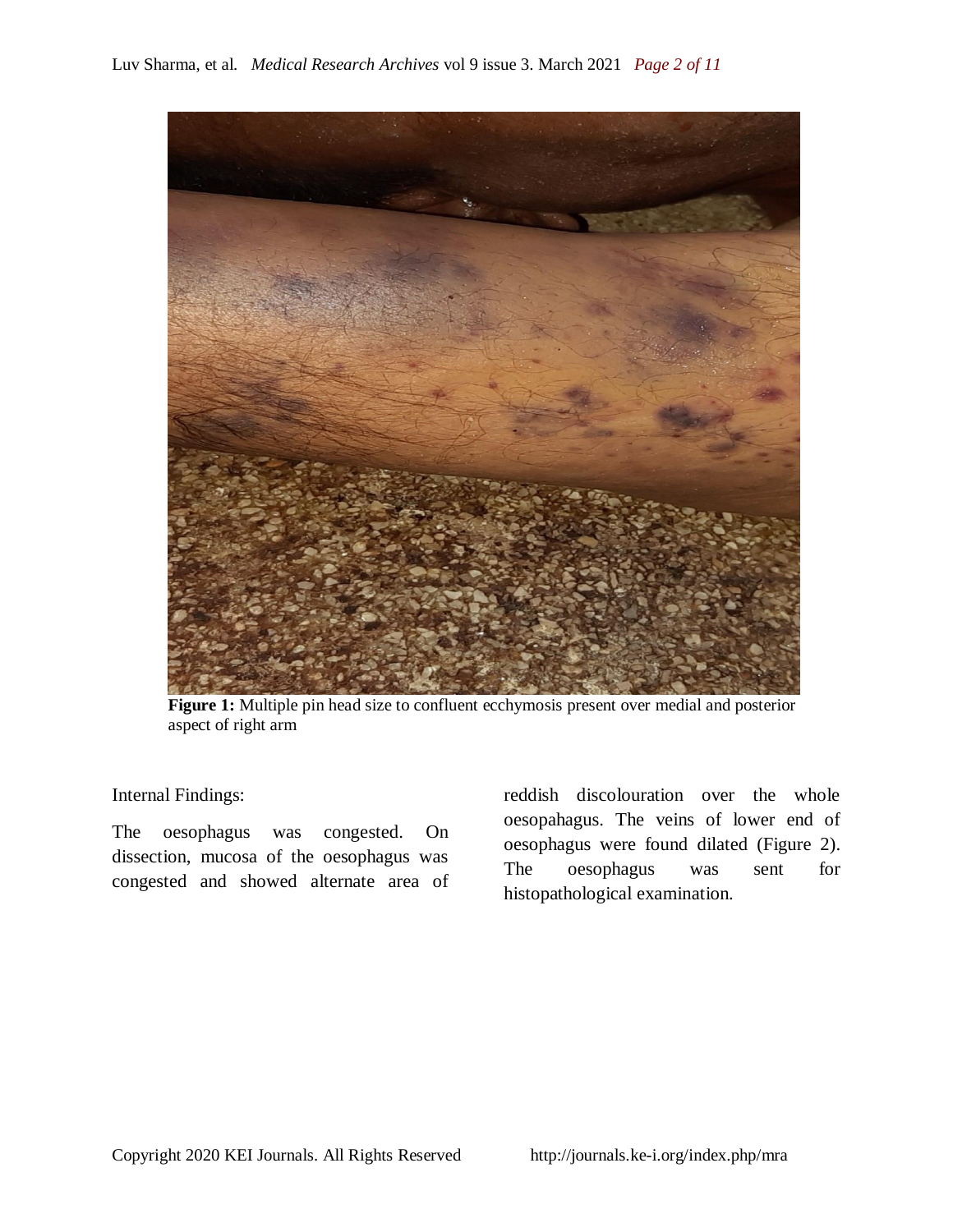

Figure 2: Mucosa of the oesophagus was congested and showed alternate area of reddish brown discolouration over the whole oesophagus. The veins of lower end of oesophagus were found dilated and tortious.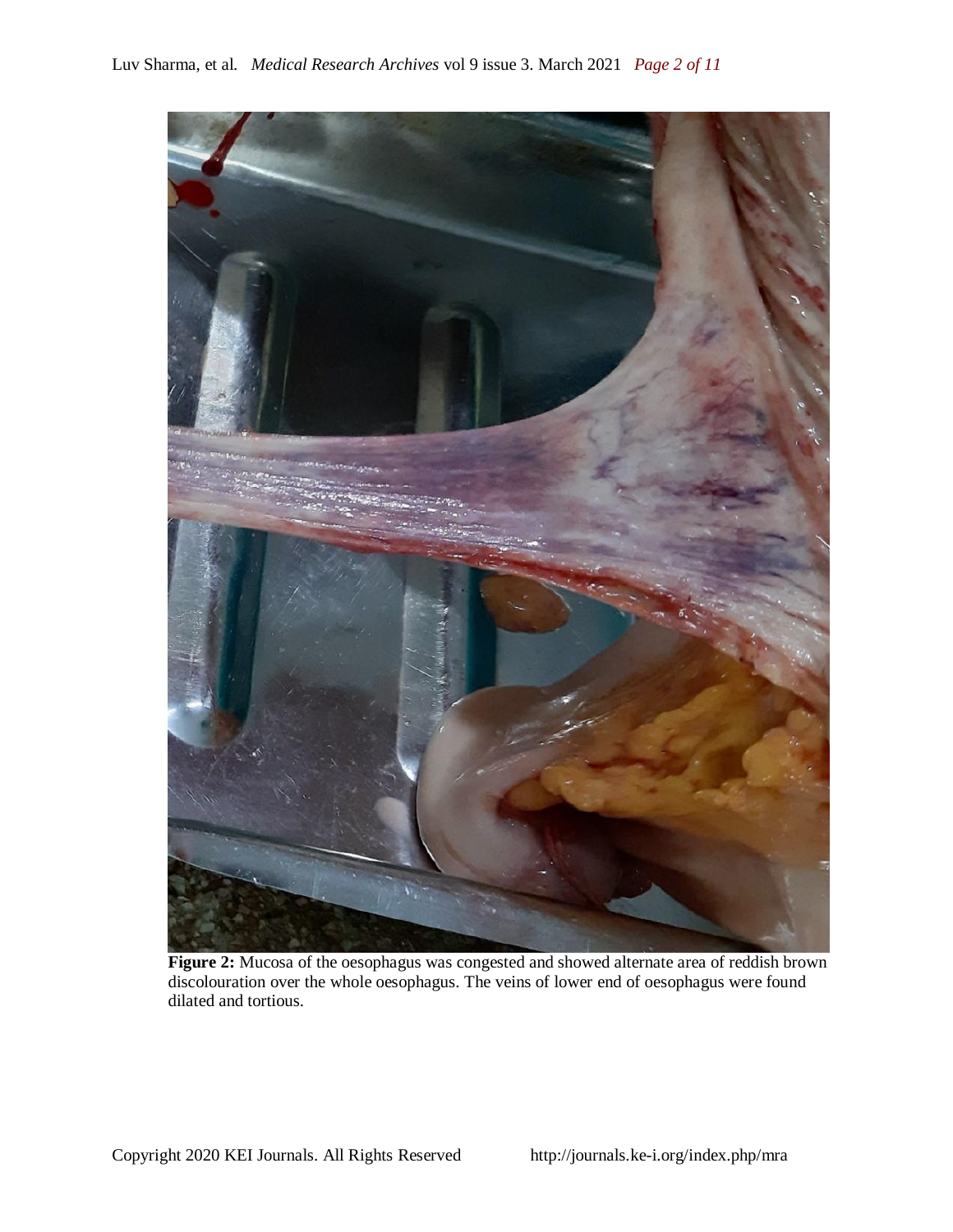Lungs were congested and oedematous. On cut section frothy secretions were oozing out. A portion of the lungs was preserved for histopathological examination.

The peritoneal cavity contained about 1.2 litres of straw colour fluid. The stomach contained about 50 cc of greenish mucoid material. Mucosa was pale with haemorrhagic spots at places (Figure3). The stomach was preserved for chemical analysis along with its contents.



**Figure 3:** The stomach showing greenish mucoid material. Mucosa was pale with haemorrhagic spots at places.

The liver showed multiple nodules of size varying 0.25 x 0.25 cm were present over the surface of liver; congested on cut section (Figure 4). A portion of the liver was

preserved for histopathological examination while a portion of the liver along with gall bladder was preserved for chemical analysis.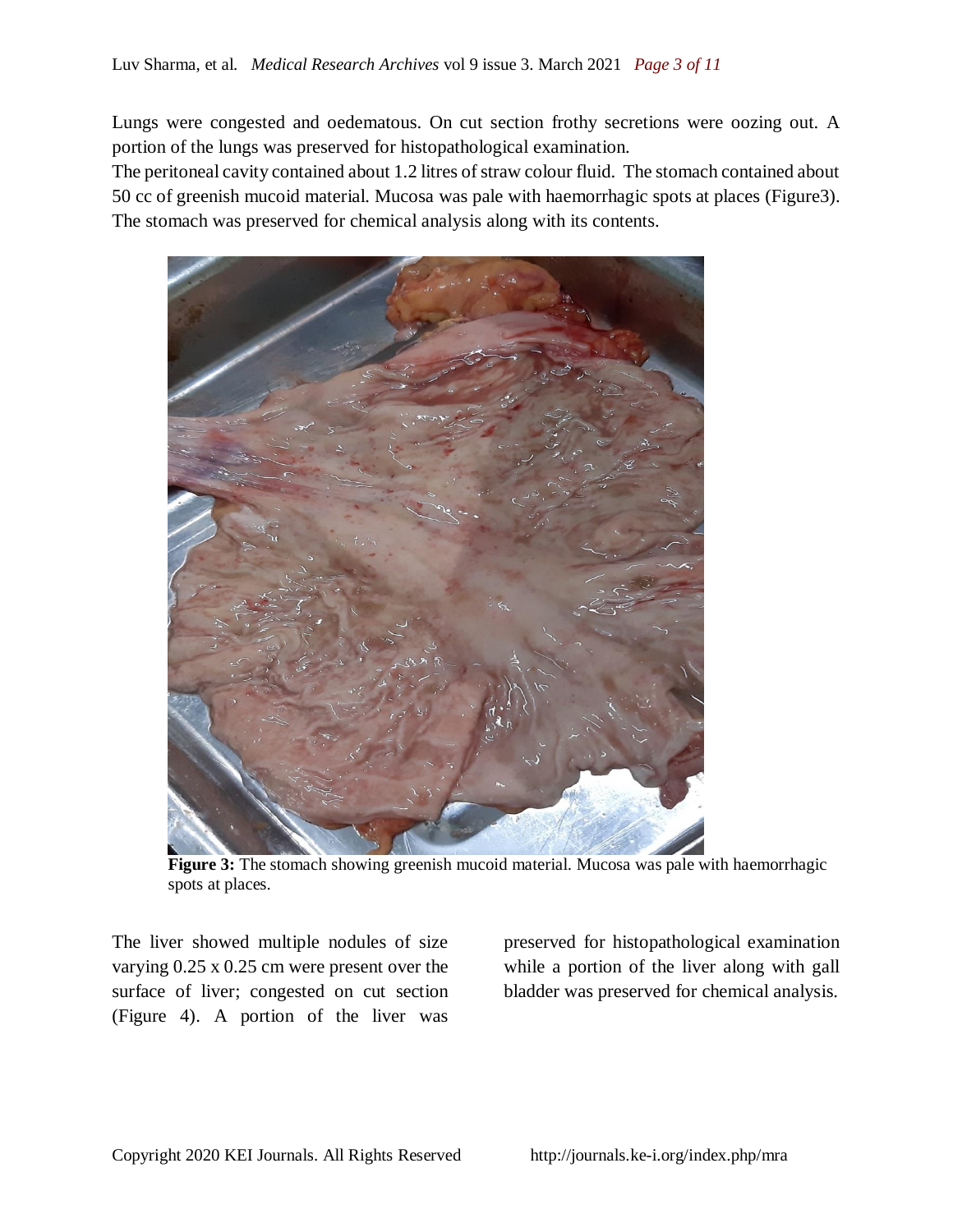

**Figure 4:** The liver showing multiple nodules of size varying 0.25 to 0.5 cm were present over the surface of liver

#### **Results of exhibits sent for analysis:**

- 1. Results of Chemical analysis of viscera: the chemical analysis report from the Forensic Science laboratory was negative for any common poison in all exhibits sent.
- 2. Results of Histopathological examination of viscera:
	- a. Liver on gross examination: piece of liver measuring 13 x 7 x 5 cm with

irregular surface. Microscopy: representative sections examined from piece of liver showed perivenular and pericellular fibrosis, regenerating parenchymal nodules separated by dense bands of fibrosis, mild periportal inflammation comprising of lymphocytes and plasma cells and hepatocytes.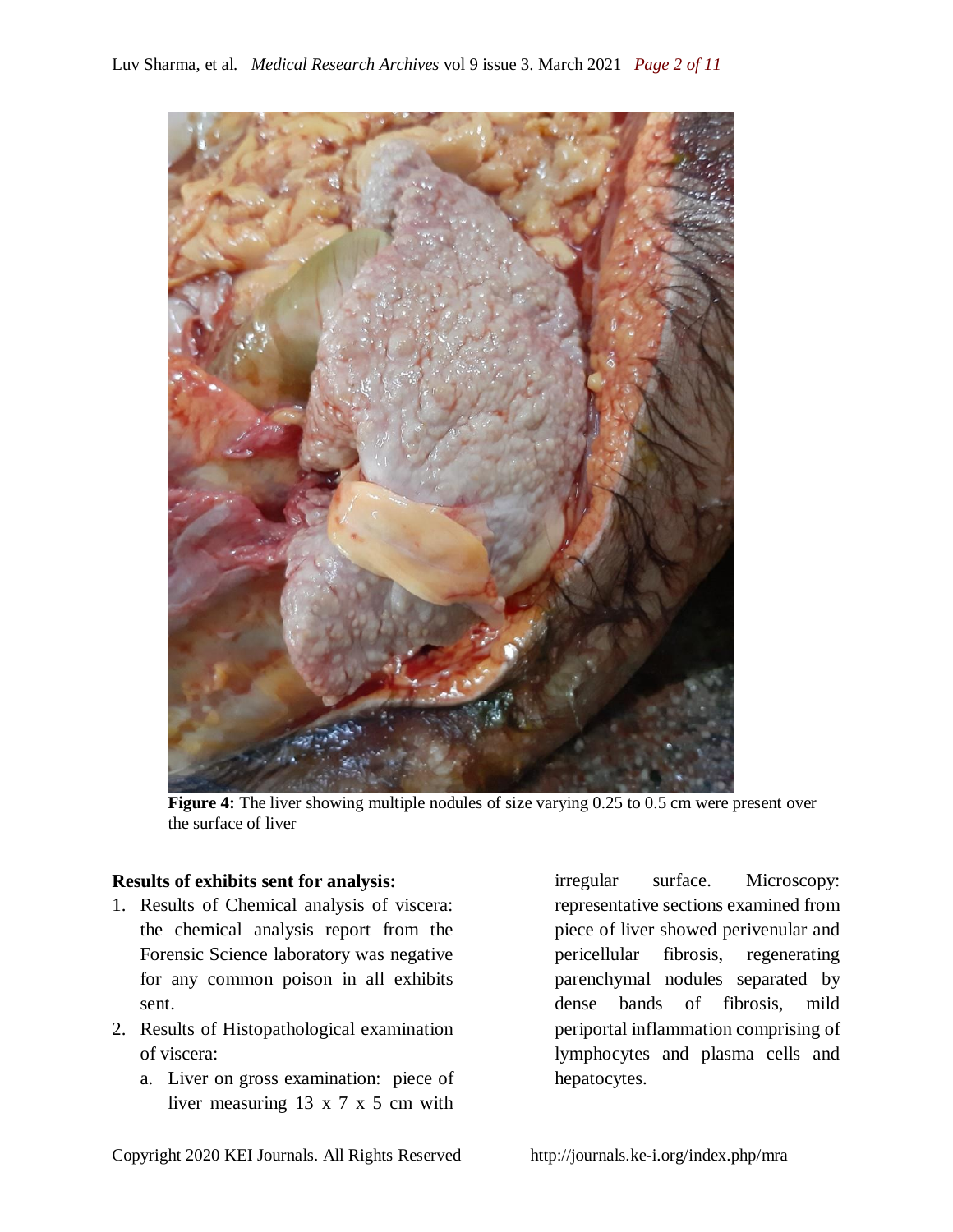- b. Lungs: representative sections examined from piece of lungs showed oedema, congestion and leakage of blood into alveolar spaces.
- c. Oesophagus: representative sections examined from portion of oesophagus showed elongation of the papillae touching close to the surface epithelium with proliferation and rupture of vessels in submucosa.
- d. Brain: representative microsections examined from cerebrum showed subarachnoid haemorrhage while cerebellum and meninges showed congestion.
- e. Heart: representative microsections examined from different portions of heart are unremarkable.
- f. Spleen: showed congestion.
- g. Kidney: both kidneys showed congestion.



**Figure 5:** Microscopy: representative sections examined from piece of liver showed perivenular and pericellular fibrosis, regenerating parenchymal nodules separated by dense bands of fibrosis, mild periportal inflammation comprising of lymphocytes and plasma cells and hepatocytes.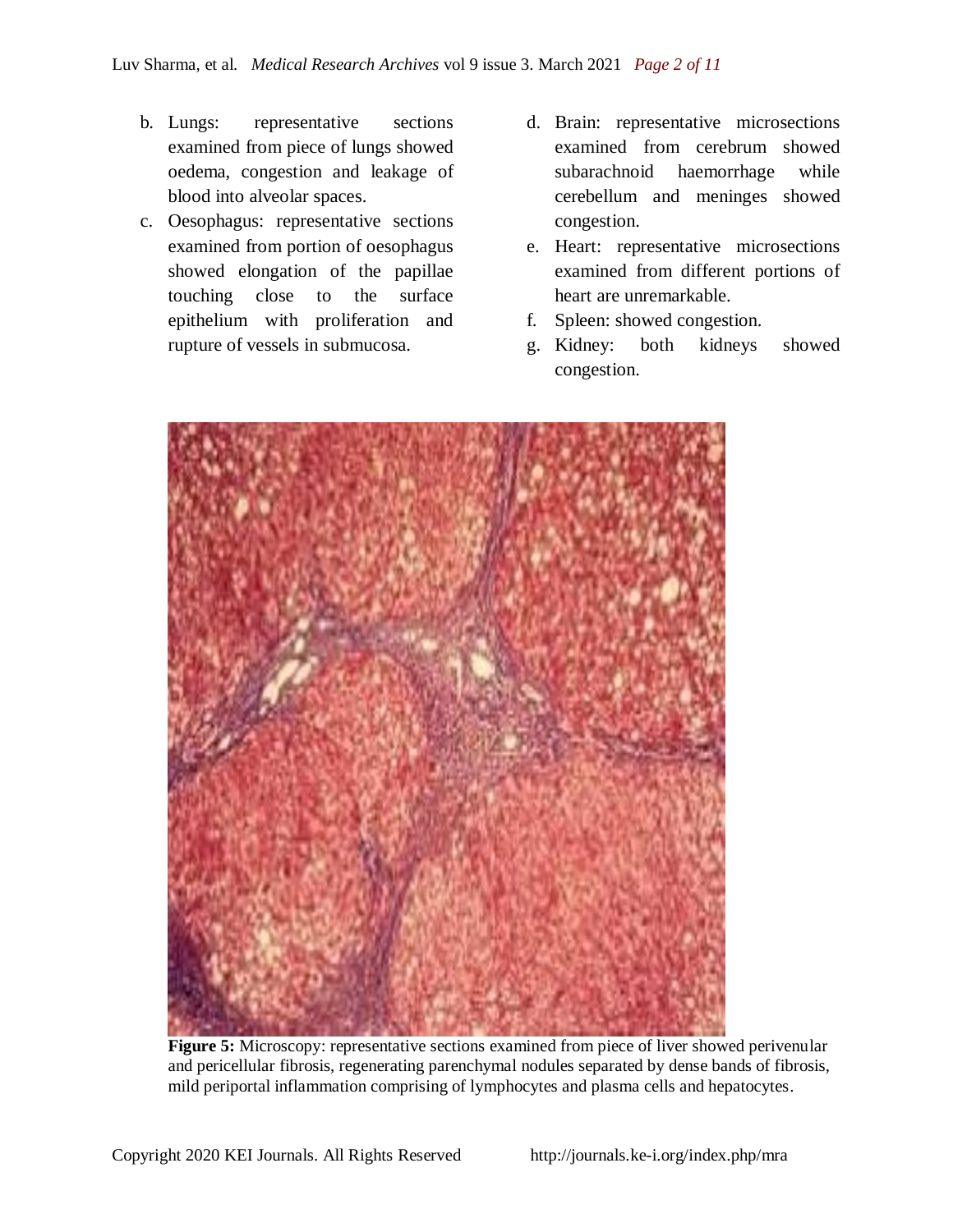## **DISCUSSION:**

Venous blood from portal vein moves to the liver and to vena cava. Pathologic conditions such as liver cirrhosis block this movement of blood from portal vein to the liver. The blockage leads to development of portal hypertension. Portal hypertension triggers collateral channels to develop and this shunt blood directly to the vena cava without passing through the liver. Oesophagus is one of the few organs where collateral channels are formed. Portal hypertension dilates collateral or anastomotic channels in the submucosa of oesophagus while culminate to rupture and cause massive gastrointestinal bleed. Other morphological changes of portal hypertension include expanding parenchymal nodules and peri venular fibrosis. The nodules may present as micro nodules or macro nodules depending on the chronicity of the condition. Persistent alcohol abuse for a long period of time has a devastating effect on the liver. Major complications include hepatic steatosis, alcohol hepatitis and cirrhosis.

The onset of liver cirrhosis is dependent on the type of alcoholic drink abused, gender, genetic factors and the quantity of daily alcohol intake<sup>8</sup>. Patients with alcoholinduced liver cirrhosis may present clinical symptoms such as distended abdomen, wasted extremities, malaise, weakness, weight loss and ascites. A major lifethreatening complication of liver cirrhosis is esophageal varices. It is a fatal complication to portal hypertension among cirrhotic patients<sup>9</sup>. This is usually asymptomatic and can diagnosed only during autopsy. Other clinical consequences of portal hypertension

include splenomegaly, ascites and hepatic encephalopathy <sup>10-13</sup>.

The autopsy showed massive intra gastric and intestinal bleed from esophageal varices. This was due to the liver cirrhosis. Though liver cirrhosis has diverse risk factors, the clinical, police and family reports confirm chronic alcohol abuse as the major cause of the liver cirrhosis in the deceased. In cirrhosis, the Clotting time in both bleeders and nonbleeders is within normal range, as shown by previous studies. But the mean value for bleeders is quite higher than non-bleeders as shown by Rastogi et  $al^9$  in 18 cases. In cirrhosis of liver, bleeding time and clotting time show normal range but mean value for bleeders is higher than non bleeders. In viral hepatitis and obstructive jaundice, bleeding time and clotting time shows normal range..<sup>17</sup> A connection between liver disease and gastrointestinal haemorrhage is noted in populations with either ischemic stroke or SAH. Rumalla et al. analysed acute ischemic stroke in the largest database of the United States, but information on the subgroup with liver disease is scanty<sup>12</sup>. Interestingly, a study from Taiwan reported that abnormal liver function is related to gastrointestinal haemorrhage after ischemic stroke<sup>13</sup>. The pathophysiology of gastrointestinal haemorrhage after acute strokes is not completely realized, and several theories exist. Intracranial lesions or elevated intracranial pressure affect brainstem or hypothalamic nuclei with hyperactivity of vagal tone and lead to haemorrhagic peptic ulcerations because of hypersecretion of gastric  $acid^{14}$ . Second, acute stroke predisposes to gastroparesis resulting from interruption of the axis between the central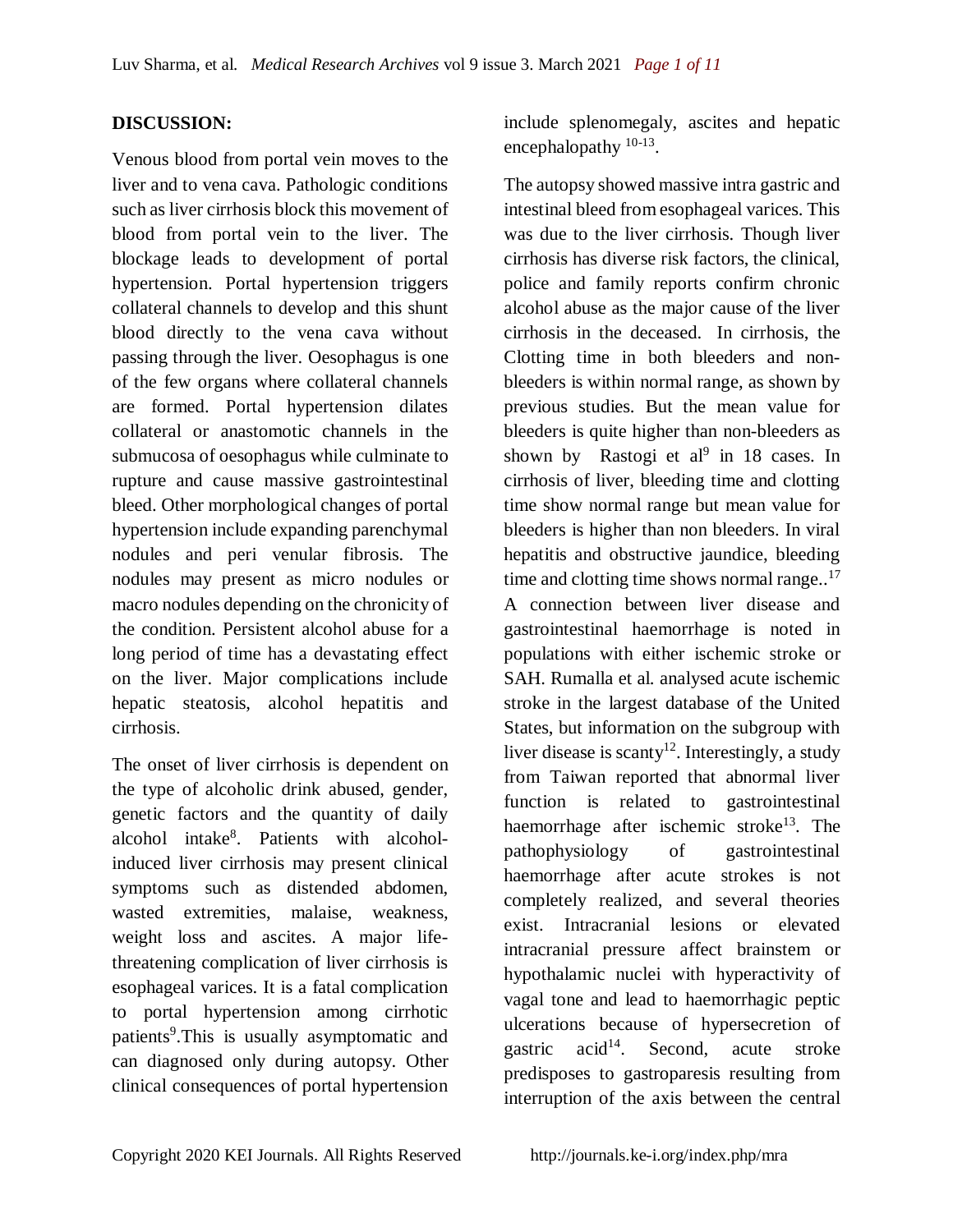nervous and digestive systems and seems to increase the risk of gastrointestinal bleeding<sup>15</sup>. In addition, a humoral surge in catecholamine's or cortisol is usual in the acute phase of stroke<sup>16</sup> and possibly causes vasoconstriction or mucosal damage of the gastrointestinal tract.

Apart from aspects of forensic pathology, the demographics of studied population are also noteworthy from the viewpoint of social medicine, since at least 31 individuals had a history of chronic alcohol consumption confirmed by autopsy findings. In bringing such deaths and the social setting to light, the field of legal medicine reflects the society of a special region. By nature, medico legal autopsy studies analysing sudden death in outpatients often lack detailed information about the clinical picture preceding death; therefore, conclusions of studies are based mainly on autopsy findings and police

reports. Nonetheless, the data presented here stress the importance of fatal esophageal variceal haemorrhage as a relevant cause of sudden death occurring outside the hospital in socially isolated, alcohol-addicted individuals.

## **Conclusion**

Alcohol abuse has devastating effect on human lives especially in developing countries. It is evident that deceased died from haemorrhagic shock which began with alcohol induced liver cirrhosis. Attention to nutrition and long-term rehabilitation are particularly important in those alcoholic cirrhotic patients who survive with a urgent need to better critical health facilities in first response medical units such a primary health centres in developing countries where such patients can be stabilised before they are referred to apex medical institutes.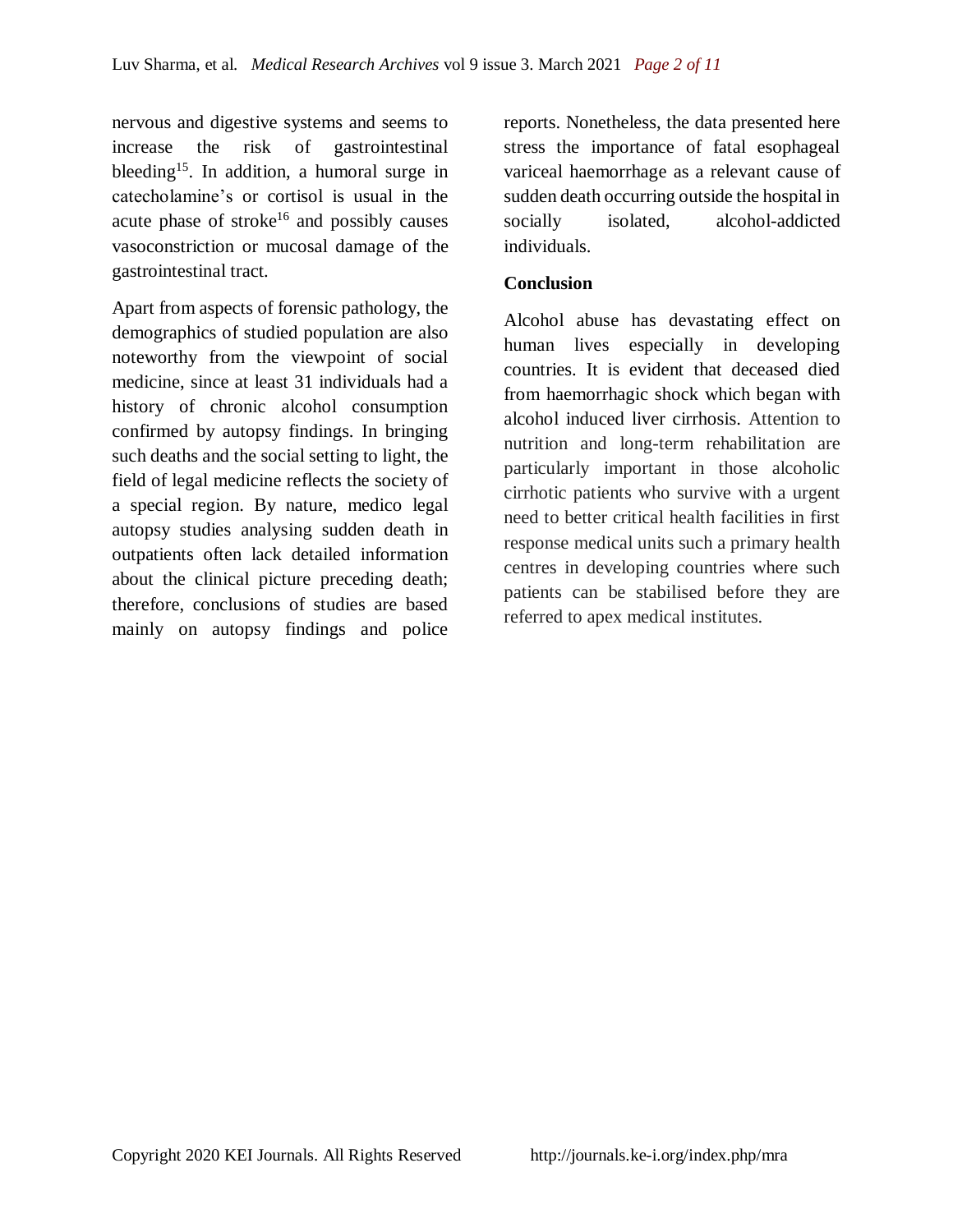## **References**

- 1. Poller L. *Blood Coagulation Recent Advances.* London and New York: Churchill Livingstone Edinburgh; 267- 292.
- 2. Reynolds K, Lewis B, Nolen JD, Kinney GL, Sathya B, He J: Alcohol consumption and risk of stroke: a meta-analysis. *JAMA.* 2003;289(5):579-588. DOI:10.1001/jama.289.5.579
- 3. Sharara AI, Rockey DC. Gastroesophageal variceal hemorrhage. *N Engl J Med*. 2001; 345:669-681. DOI: 10.1056/NEJMra003007.
- 4. Pluta A, Gutkowski K, Hartleb M. Coagulopathy in liver diseases. *Adv Med Sci.* 2010; 55:16 –21. DOI: 10.2478/v10039-010-0018-3.
- 5. Huang HH, Lin HH, Shih YL, Chen PJ, Chang WK, Chu HC, et al. Spontaneous intracranial haemorrhage in cirrhotic patients. *Clin Neurol Neurosurg.* 2008; 110:253–258.

DOI: [10.1016/j.clineuro.2007.11.010](https://doi.org/10.1016/j.clineuro.2007.11.010)

- 6. .Henning G,.Hendrik V, Søren JP, Peter J.,.Mette G, Henrik ST,et al. Liver cirrhosis, other liver diseases, and risk of hospitalisation for intracerebral haemorrhage. *BMC Gastroenterology.* 2008, 8:16 doi:10.1186/1471-230X-8-16.
- 7. Williams MF (2014) Outpatient management of adult alcoholism. *South African Medical Journal.* 104(1): 73-74. DOI: 10.7196/samj.7644.
- 8. Kumar V, Abbas AK, Aster JC. *Robbins Basic Pathology*. USA, Elsevier Saunders, Philadelphia. 2013: 607-609.
- 9. Anderson JR. *Muir's Textbook of Pathology*. Edward Arnold Publishers, Bedford, London, 1974:538-603.
- 10. Finkbeiner WE, Ursell PC, Davis CL. *Autopsy Pathology: A Manual and Atlas.* Churchill Livingstone, Philadelphia, USA, 2004: 231-232.
- 11. Misra, UK., Kalita, J, Pandey S, Mandal, SK. Predictors of gastrointestinal bleeding in acute intracerebral haemorrhage. *Journal of The Neurological Sciences.* 25– 29. DOI: 10.1016/s0022-510x(02)00415 x.
- 12. Rumalla, K, Mittal, MK. Gastrointestinal Bleeding in Acute Ischemic Stroke: A Population-Based Analysis of Hospitalizations in the United States. Journal of stroke and cerebrovascular diseases: *The Official Journal of National Stroke Association*, 1728–1735. DOI: [10.1016/j.jstrokecerebrovasdis.201](https://doi.org/10.1016/j.jstrokecerebrovasdis.2016.03.044) [6.03.044.](https://doi.org/10.1016/j.jstrokecerebrovasdis.2016.03.044)
- 13. Hsu HL, Lin YH, Huang YC, Weng HH, Lee M, Huang WY, et al. Gastrointestinal haemorrhage after acute ischemic stroke and its risk factors in Asians. *European Neurology* 2009;62(4):212-8. doi: 10.1159/000229018.
- 14. Lewis EA. Gastroduodenal ulceration and haemorrhage of neurogenic origin. *The British Journal of Surgery* 60, 279–283. DOI: [10.1038/s41598-017-13707-3](https://dx.doi.org/10.1038%2Fs41598-017-13707-3)
- 15. Schaller BJ, Graf R, Jacobs AH. Pathophysiological changes of the gastrointestinal tract in ischemic stroke. *The American Journal of Gastroenterology*. 1655–1665. DOI: [10.1111/j.1572-0241.2006.00540.x](https://doi.org/10.1111/j.1572-0241.2006.00540.x)
- 16. Feibel JH, Hardy PM, Campbell RG, Goldstein MN, Joynt RJ. Prognostic value of the stress response following stroke. *JAMA* 238, 1374–1376.